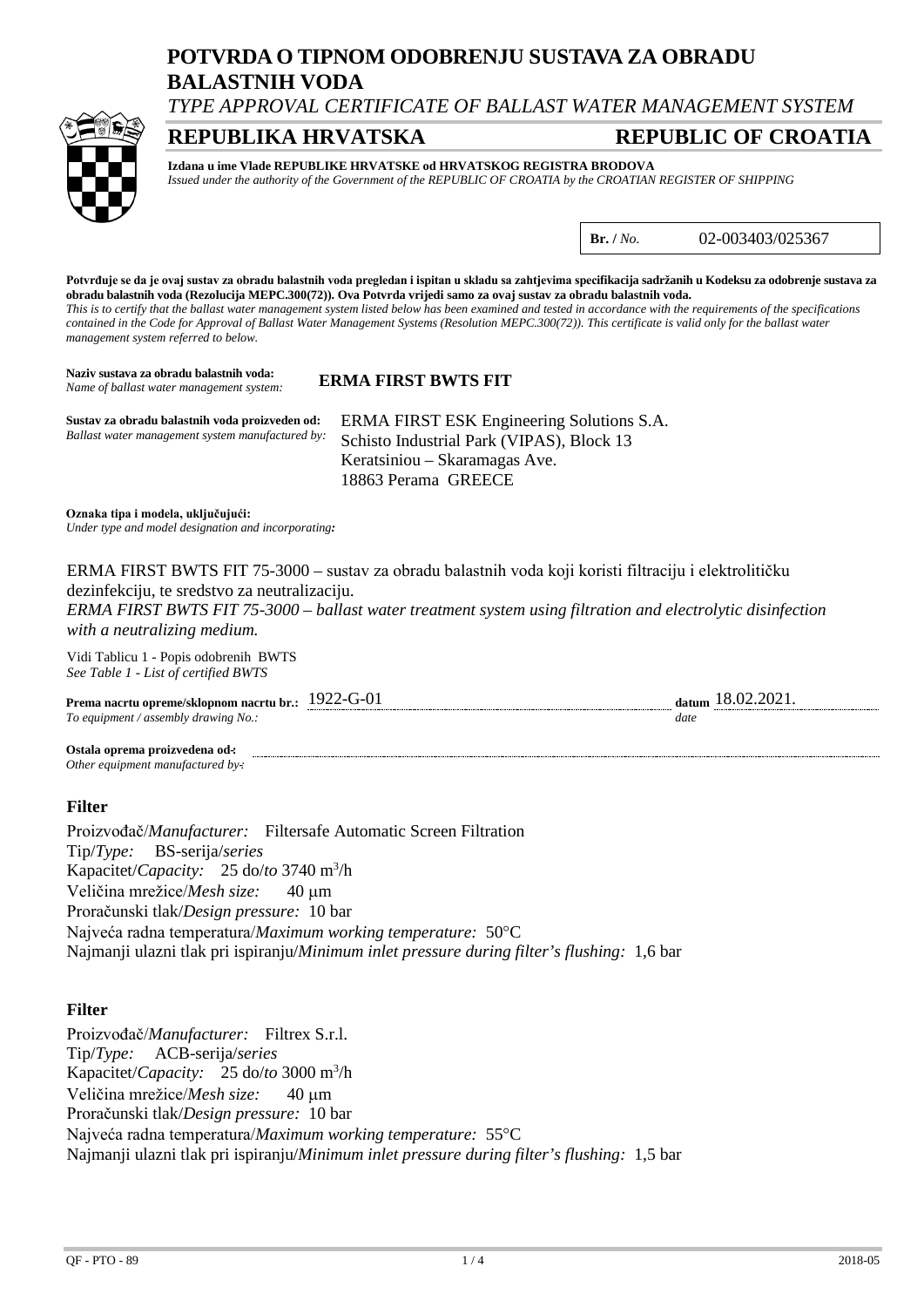### **Filter**

Proizvođač/*Manufacturer:* HYDAC Process Technology GmbH Tip/*Type:* RF-serija/*series* Kapacitet/*Capacity:* 52 do/*to* 3000 m3 /h; 130 do/*to* 3500 m3 /h (Δ-mrežica/*mesh*) Veličina mrežice/*Mesh size:* 40 µm Proračunski tlak/*Design pressure:* 6 bar Najveća radna temperatura/*Maximum working temperature:* 55°C Najmanji ulazni tlak pri ispiranju/*Minimum inlet pressure during filter's flushing:* 1,5 bar

**Elektro-klorinacijska jedinica/***Electro-chlorination unit*

Proizvođač/*Manufacturer:* ERMA FIRST ESK Tip/*Type:* ECF100; ECF250; ECF500; ECF750; ECF1000 ECF100Ex; ECF250Ex; ECF500Ex; ECF750Ex; ECF1000Ex Najmanja i najveća radna temperatura/*Minimum and maximum operating temperature:* -2°C i/*and* 55°C Proračunski tlak/*Design pressure:* 6 bar Najmanji radni salinitet/*Minimum operating salinity:* 0,9 PSU

**Prema nacrtu opreme/sklopnom nacrtu br.:** − **datum**<br> *To equipment / assembly drawing No.:* − **−** *date date date To equipment / assembly drawing No.:* 

**Nazivni kapacitet obrade:** 90 - 3740 **m3 /h** *Treatment rated capacity:*

**Ova Potvrda o tipnom odobrenju izdana je na osnovu odobrenja LR u ime Republike Grčke, Potvrda br.: LR21290950TA** *This Type Approval Certificate is issued based on approval by LR on behalf of Hellenic Republic, Certificate No.: LR21290950TA*

**Kopija ove Potvrde o tipnom odobrenju mora se nalaziti na brodu opremljenom ovim sustavom za obradu balastnih voda, za pregled na brodu. Ako je Potvrda o tipnom odobrenju izdana na osnovu odobrenja od druge Uprave, potrebno je navesti tu Potvrdu o tipnom odobrenju.** *A copy of this Type Approval Certificate shall be carried onboard a ship fitted with this ballast water management system, for inspection onboard the ship. If the Type Approval Certificate is issued based on approval by another Administration, reference to that Type Approval Certificate shall be made.*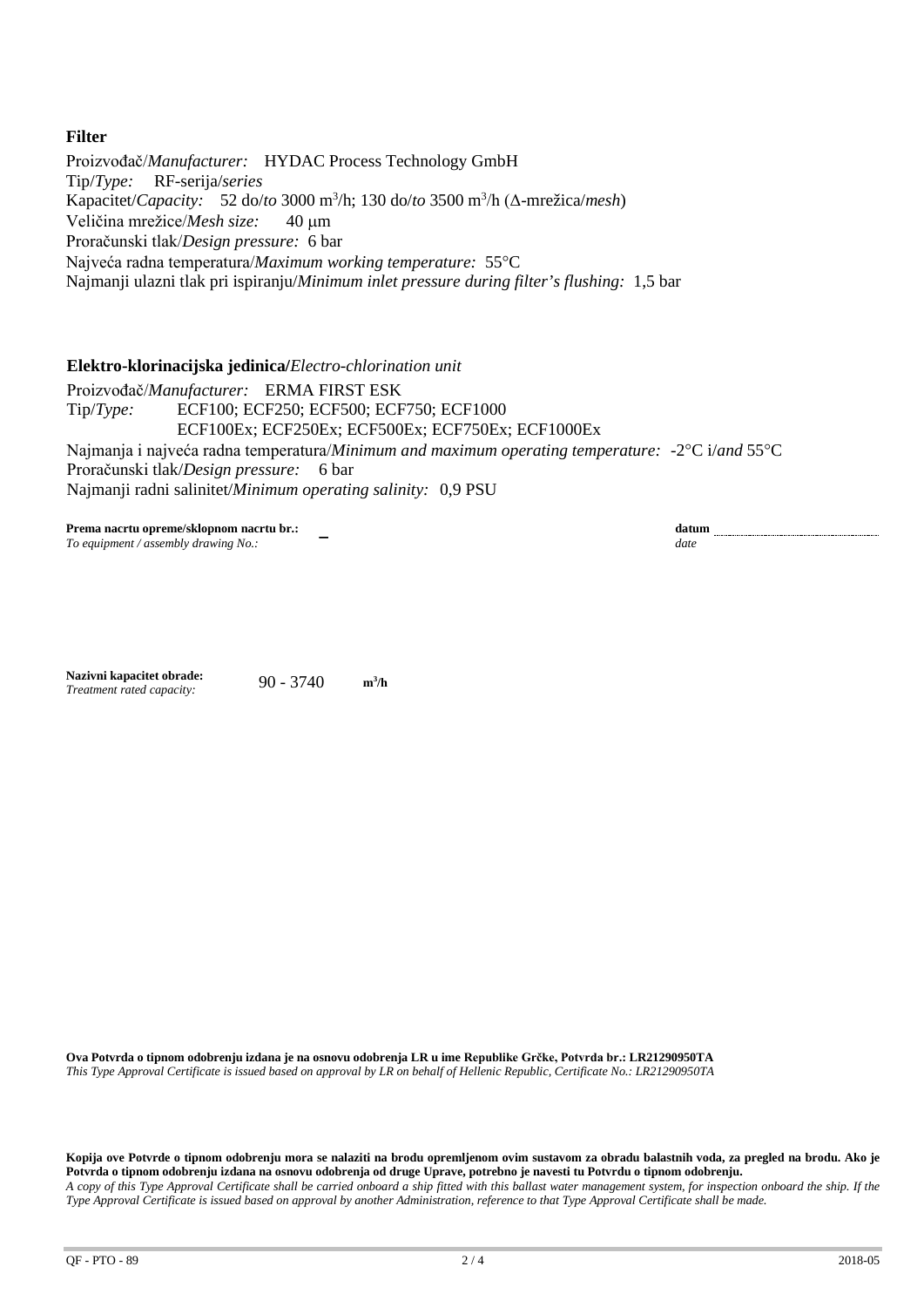| <b>Tablica 1/ Table 1</b> |                                                                                |                                                                  |                                                                             |                                                    |                                                                |
|---------------------------|--------------------------------------------------------------------------------|------------------------------------------------------------------|-----------------------------------------------------------------------------|----------------------------------------------------|----------------------------------------------------------------|
| <b>Model</b>              | <b>Nazivni</b><br>kapacitet<br>obrade<br>Treatment rated<br>capacity $(m^3/h)$ | <b>Filter model</b><br><b>HYDAC RF</b>                           | <b>Filter model</b><br><b>FILTER SAFE</b><br><b>FS</b>                      | <b>Filter model</b><br><b>FILTREX</b><br><b>FX</b> | Elektro-klorinacijska<br>jedinica<br>Electro-chlorination unit |
| <b>BWTS FIT 75</b>        | $20 - 90$                                                                      | $RF-14-10$<br>RF-14-10 $\Delta$ -mesh                            | <b>BS-031H/V</b><br><b>BS-050H/V</b>                                        | ACB-906-100                                        | 1x ECF100                                                      |
| <b>BWTS FIT 100</b>       | $20 - 140$                                                                     | RF-14-10<br>$RF-14-10 \Delta$ -mesh                              | <b>BS-031H/V</b><br><b>BS-050H/V</b>                                        | ACB-910-150                                        | 1x ECF100                                                      |
| <b>BWTS FIT 200</b>       | $40 - 200$                                                                     | RF-14-15<br>RF-14-15 $\Delta$ -mesh                              | BS-061H/V-T<br><b>BS-070H/V</b>                                             | ACB-935-200                                        | 1x ECF250                                                      |
| <b>BWTS FIT 300</b>       | $60 - 300$                                                                     | RF-14-20<br>RF-14-20 $\Delta$ -mesh                              | $BS-101H/V$<br><b>BS-101H/V-T</b><br><b>BS-100H/V</b><br><b>BS-100H/V-T</b> | ACB-945-200<br>ACB-935-200                         | 1x ECF250                                                      |
| <b>BWTS FIT 400</b>       | $80 - 515$                                                                     | RF-14-25<br>$RF-14-20$ $\Delta$ -mesh<br>RF-14-25 $\Delta$ -mesh | <b>BS-151H/V</b><br>$BS-151H/V-T$<br><b>BS-150H/V</b><br>$BS-150H/V-T$      | ACB-955-250                                        | 1x ECF500                                                      |
| <b>BWTS FIT 600</b>       | $120 - 600$                                                                    | RF-14-25<br>$RF-14-25 \Delta$ -mesh                              | $BS-201H/V$<br>BS-201H/V-T<br><b>BS-200H/V</b><br><b>BS-200H/V-T</b>        | ACB-985-300                                        | 1x ECF500                                                      |
| <b>BWTS FIT 800</b>       | $160 - 800$                                                                    | RF-14-30<br>RF-14-30 $\Delta$ -mesh                              | <b>BS-300H/V</b><br>BS-300H/V-T                                             | ACB-999-350                                        | 1x ECF750                                                      |
| <b>BWTS FIT 1000</b>      | $200 - 1200$                                                                   | RF-14-35<br>$RF-14-30 \Delta$ -mesh<br>RF-14-35 $\Delta$ -mesh   | <b>BS-300H/V-T</b><br><b>BS-400H/V</b>                                      | ACB-999-350                                        | 1x ECF1000                                                     |
| <b>BWTS FIT 1200</b>      | $200 - 1250$                                                                   | RF-14-40<br>RF-14-35 $\Delta$ -mesh                              | <b>BS-400H/V</b><br><b>BS-400H/V-T</b>                                      | 2xACB-985-300<br>1xACB-9100-400                    | 1x ECF1000                                                     |
| <b>BWTS FIT 1500</b>      | $160 - 1600$                                                                   | RF-14-45<br>RF-14-40 $\Delta$ -mesh                              | <b>BS-400H/V-T</b><br><b>BS-603H/V</b>                                      | 2xACB-985-300<br>1xACB-9100-400                    | 2x ECF750<br>1x ECF1500                                        |
| <b>BWTS FIT 2000</b>      | $200 - 2300$                                                                   | RF-14-50<br>$RF-14-45$ $\Delta$ -mesh<br>RF-14-50 $\Delta$ -mesh | $BS-603H/V-T$<br><b>BS-804H/V</b><br>BS-804H/V-T                            | 2xACB-999-350<br>1xACB-9120-500                    | 2x ECF1000                                                     |
| <b>BWTS FIT 2500</b>      | $200 - 2500$                                                                   | RF-14-60<br>$RF-14-50 \Delta$ -mesh                              | BS-804H/V-T<br><b>BS-1004H/V</b><br>BS-1004H/V-T                            | 3xACB-999-350<br>1xACB-9200-600                    | 2x ECF1000                                                     |
| <b>BWTS FIT 3000</b>      | $200 - 3740$                                                                   | $RF-14-60$<br>$RF-14-60 \Delta$ -mesh                            | BS-1004H/V-T<br><b>BS-1204H/V</b><br>BS-1204H/V-T<br><b>BS-1206H/V</b>      | 3xACB-999-350<br>1xACB-9200-600                    | 3x ECF1000<br>2x ECF1500                                       |

Više modela se može ugraditi u svrhu povećanja protoka./ *Multiple models can be used to provide higher flow rates.*